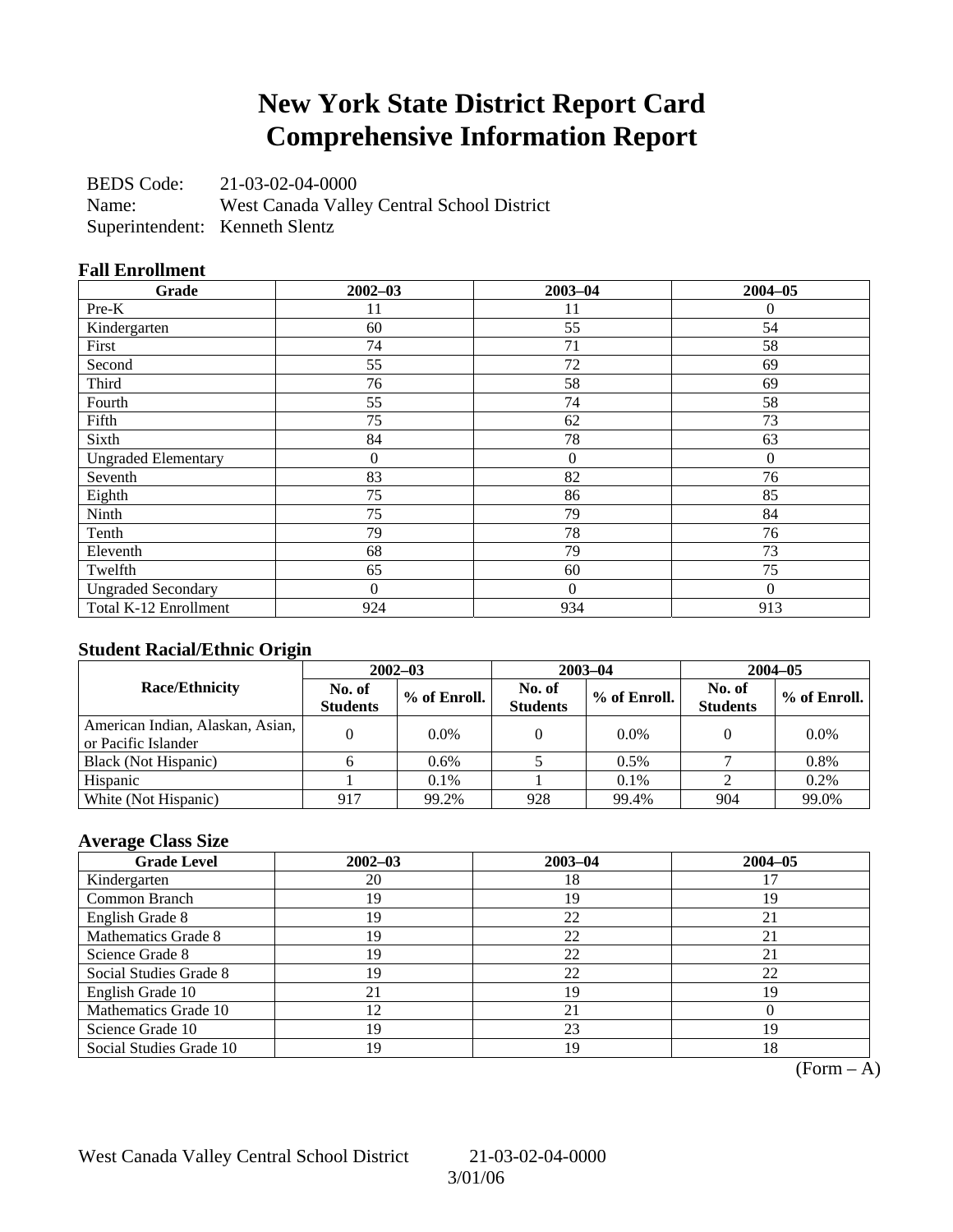### **District Need to Resource Capacity Category**

| <b>N/RC</b> Category | <b>Description</b>                                                     |
|----------------------|------------------------------------------------------------------------|
|                      | This is a rural school district with high student needs in relation to |
|                      | district resource capacity.                                            |

### **Similar School Group and Description**

| <b>Similar School Group</b> | <b>Description</b> |
|-----------------------------|--------------------|
| NA                          | <b>NA</b>          |

All schools within the same N/RC category are divided into three similar school groups defined by the percentage of students in the school who are eligible for the free-lunch program and/or who are limited English proficient (also known as English language learners).

#### **Student Demographics Used To Determine Similar Schools Group**

|                                   | $2002 - 03$<br>Count<br>Percent |     |              | $2003 - 04$ | $2004 - 05$ |         |
|-----------------------------------|---------------------------------|-----|--------------|-------------|-------------|---------|
|                                   |                                 |     | Count        | Percent     | Count       | Percent |
| <b>Limited English Proficient</b> |                                 | .6% | 16           | $.7\%$      | 16          | . 8%    |
| <b>Eligible for Free Lunch</b>    | 181<br>19.6%                    |     | 205<br>22.0% |             | 204         | 22.3%   |

#### **Attendance and Suspension**

|                               | $2001 - 02$      |         |                  | $2002 - 03$ | $2003 - 04$     |         |
|-------------------------------|------------------|---------|------------------|-------------|-----------------|---------|
|                               | $%$ of<br>No. of |         | $%$ of<br>No. of |             | No. of          | $%$ of  |
|                               | <b>Students</b>  | Enroll. | <b>Students</b>  | Enroll.     | <b>Students</b> | Enroll. |
| <b>Annual Attendance Rate</b> |                  | 95.8%   |                  | 96.1%       |                 | 96.4%   |
| <b>Student Suspensions</b>    |                  | 2.2%    | າາ<br>∠∠         | 2.4%        |                 | 3.3%    |

### **Student Socioeconomic and Stability Indicators (Percent of Enrollment)**

|                          | $2002 - 03$ | 2003-04 | $2004 - 05$ |
|--------------------------|-------------|---------|-------------|
| <b>Reduced Lunch</b>     | 6.3%        | 9.5%    | 12.6%       |
| <b>Public Assistance</b> | NA          | NA      | NA          |
| <b>Student Stability</b> | NA          | NA      | NA          |

#### **Staff Counts**

| Staff                                 | $2004 - 05$ |
|---------------------------------------|-------------|
| <b>Total Teachers</b>                 |             |
| <b>Total Other Professional Staff</b> |             |
| <b>Total Paraprofessionals</b>        |             |
| Teaching Out of Certification*        |             |

\*Teaching out of certification more than on an incidental basis.

 $(Form - B)$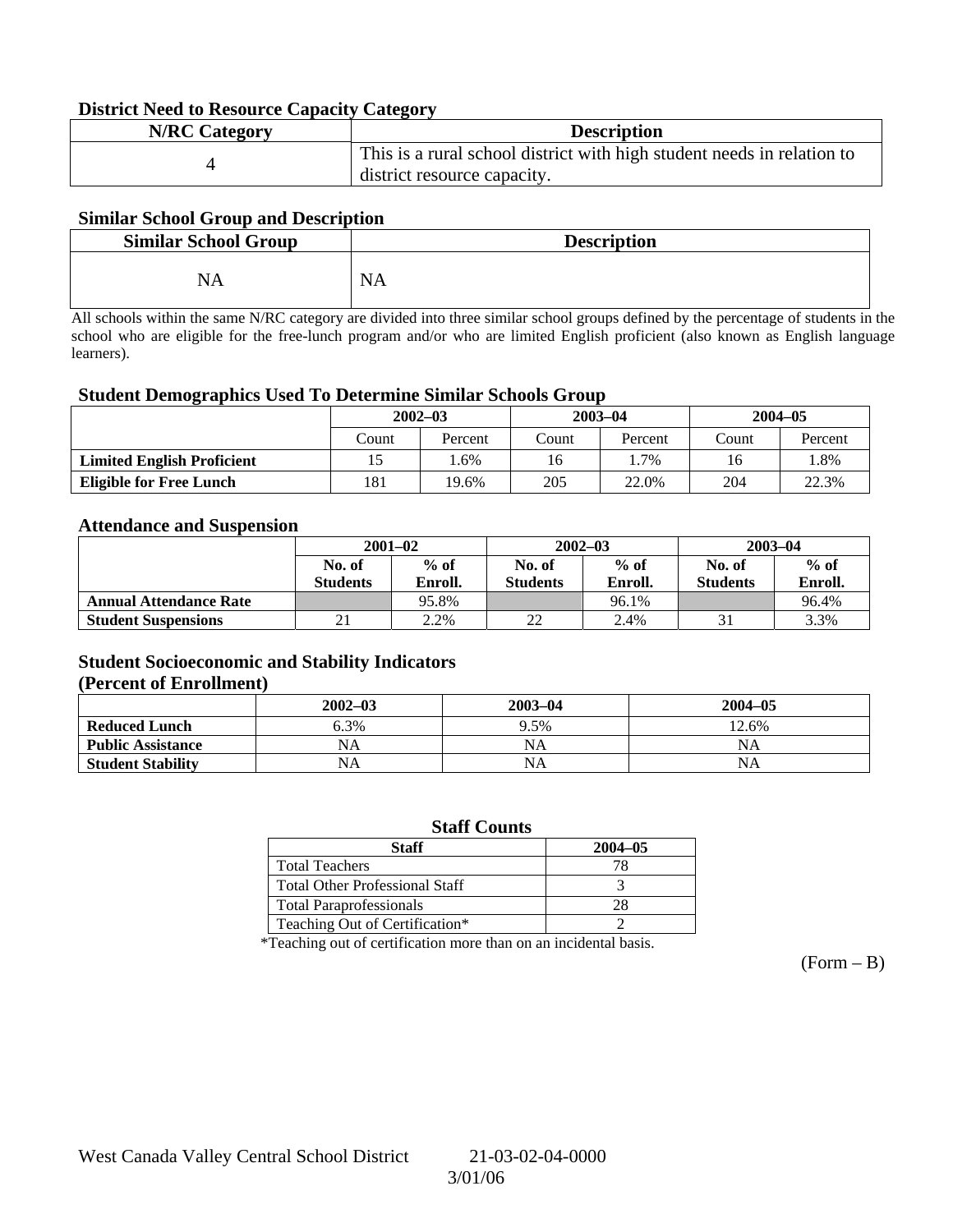# **High School Graduates and Noncompleters**

|                              | <b>High School Graduates and Completers</b>  | $2002 - 03$           | $2003 - 04$ | $2004 - 05$ |
|------------------------------|----------------------------------------------|-----------------------|-------------|-------------|
|                              | Total Graduates*                             | 54                    | 61          | 67          |
|                              | <b>Regents Diplomas</b>                      | 37                    | 50          | 62          |
| General-<br><b>Education</b> | % Regents Diplomas                           | 69%                   | 82%         | 93%         |
| <b>Students</b>              | Regents Diplomas with Advanced Designation** |                       |             | 35          |
|                              | % Regents Diplomas with Advanced Designation |                       |             | 52%         |
|                              | IEP Diplomas or Local Certificates           |                       |             |             |
|                              | Total Graduates*                             |                       | $\Omega$    |             |
| <b>Students</b>              | <b>Regents Diplomas</b>                      | $\Omega$              | $\Omega$    |             |
| with                         | % Regents Diplomas                           | 0%                    | 0%          | 100%        |
| <b>Disabilities</b>          | Regents Diplomas with Advanced Designation** |                       |             | $\theta$    |
|                              | % Regents Diplomas with Advanced Designation |                       |             | 0%          |
|                              | IEP Diplomas or Local Certificates           |                       |             | 4           |
|                              | Total Graduates*                             | 61                    | 61          | 68          |
|                              | <b>Regents Diplomas</b>                      | 37                    | 50          | 63          |
| <b>All Students</b>          | % Regents Diplomas                           | 61%<br>82%<br>35<br>4 | 93%         |             |
|                              | Regents Diplomas with Advanced Designation** |                       |             |             |
|                              | % Regents Diplomas with Advanced Designation |                       |             | 51%         |
|                              | <b>IEP Diplomas or Local Certificates</b>    |                       |             |             |

\* Only students awarded local diplomas or Regents endorsed diplomas are included in the count of high school graduates in this table. Data include graduates in August, January and June of the school year being reported.

\*\*Beginning with students who first entered grade 9 in 2001–02, students may earn a Regents diploma by passing (scoring 65–100) Regents exams in five areas and meeting course requirements. To earn a Regents diploma with advanced designation, the student must pass eight Regents exams. For more information, see http://www.emsc.nysed.gov/parents/gradreqtsfs.shtml

### **Post-Secondary Plans of 2004–05 Graduates**

|                                                |               | 4-year<br>College | 2-year<br>College | <b>Other Post-</b><br><b>Secondary</b> | <b>Military</b> | <b>Employment</b> | <b>Adult</b><br><b>Services</b> | Plan<br><b>Unknown</b> | <b>Other</b><br><b>Known Plan</b> |
|------------------------------------------------|---------------|-------------------|-------------------|----------------------------------------|-----------------|-------------------|---------------------------------|------------------------|-----------------------------------|
| <b>General-</b><br><b>Education</b>            | <b>Number</b> | 22                | 36                |                                        | ↑               | $\overline{4}$    | $\Omega$                        | $\theta$               | 2                                 |
| <b>Students</b>                                | Percent       | 33%               | 54%               | 1%                                     | 3%              | 6%                | $0\%$                           | 0%                     | 3%                                |
| <b>Students</b><br>with<br><b>Disabilities</b> | <b>Number</b> |                   | $\Omega$          | $\Omega$                               | $\Omega$        | $\theta$          | $\Omega$                        | $\Omega$               | $\theta$                          |
|                                                | Percent       | 100%              | 0%                | 0%                                     | 0%              | 0%                | $0\%$                           | 0%                     | 0%                                |
| All<br><b>Students</b>                         | <b>Number</b> | 23                | 36                |                                        | ↑               | $\overline{4}$    | $\Omega$                        | $\Omega$               | 2                                 |
|                                                | Percent       | 34%               | 53%               | 1%                                     | 3%              | 6%                | 0%                              | 0%                     | 3%                                |

## **High School Noncompletion Rates**

|                        |                            | $2002 - 03$<br>$2003 - 04$ |         |                 | $2004 - 05$ |                 |         |
|------------------------|----------------------------|----------------------------|---------|-----------------|-------------|-----------------|---------|
|                        |                            | No. of                     | $%$ of  | No. of          | $%$ of      | No. of          | $%$ of  |
|                        |                            | <b>Students</b>            | Enroll. | <b>Students</b> | Enroll.     | <b>Students</b> | Enroll. |
| General-               | Dropped Out                |                            |         |                 | 0.7%        |                 | 1.1%    |
| <b>Education</b>       | Entered GED Program*       |                            |         |                 | $0.4\%$     |                 | 0.7%    |
| <b>Students</b>        | <b>Total Noncompleters</b> | 4                          |         |                 | 1.1%        |                 | 1.9%    |
| <b>Students with</b>   | Dropped Out                |                            |         |                 | 2.4%        |                 | 2.2%    |
| <b>Disabilities</b>    | Entered GED Program*       |                            |         |                 | $0.0\%$     |                 | $0.0\%$ |
|                        | <b>Total Noncompleters</b> |                            |         |                 | 2.4%        |                 | 2.2%    |
| All<br><b>Students</b> | Dropped Out                |                            | 1.7%    | $\mathcal{R}$   | 1.0%        |                 | 1.3%    |
|                        | Entered GED Program*       |                            | $0.0\%$ |                 | 0.3%        | ◠               | $0.6\%$ |
|                        | <b>Total Noncompleters</b> |                            | 1.7%    |                 | 1.3%        | 6               | 1.9%    |

\*The number and percentage of students who left a program leading to a high school diploma and entered a program leading to a high school equivalency diploma.

 $(Form - C)$ 

West Canada Valley Central School District 21-03-02-04-0000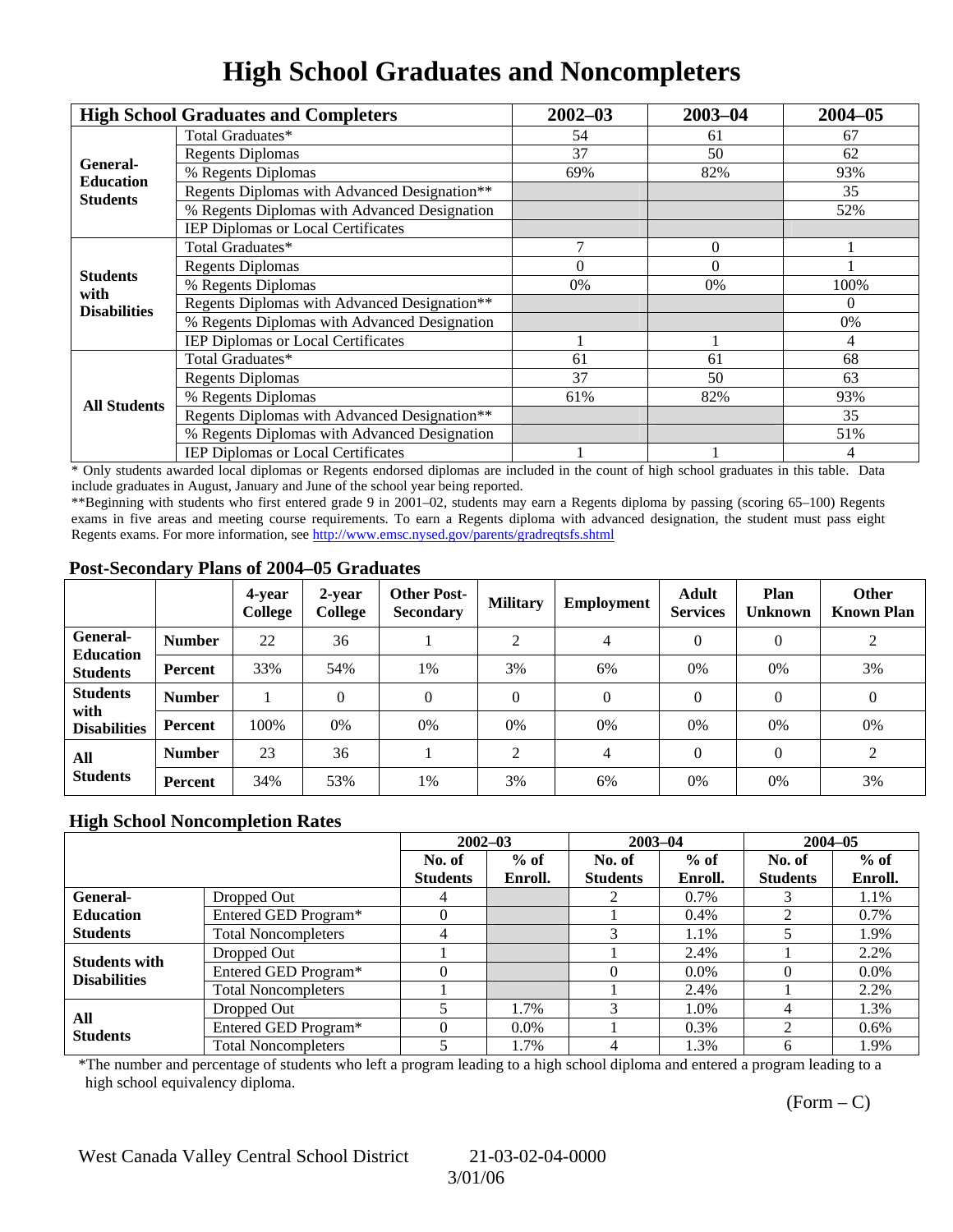# **Career Development and Occupational Studies (CDOS)**

## **Percentage of Students Documenting Self- and Career-Awareness Information and Career Exploration Activities, K–3**

| <b>Grades</b> | $2002 - 03$ | $2003 - 04$ | $2004 - 05$ |
|---------------|-------------|-------------|-------------|
| K–1           | 0%          | 0%          | $0\%$       |
| $2 - 3$       | 9%          | 0%          | 0%          |

## **Students Developing a Career Plan, 4–12**

| <b>Grades</b> |                                      | $2002 - 03$ | $2003 - 04$ | $2004 - 05$ |
|---------------|--------------------------------------|-------------|-------------|-------------|
|               | Number of General-Education Students | $\theta$    | $\theta$    | $\Omega$    |
| $4 - 5$       | Number of Students with Disabilities | $\theta$    | $\Omega$    | $\Omega$    |
|               | Number of All Students               | $\theta$    | $\Omega$    | $\Omega$    |
|               | Percent of Enrollment                | 0%          | $0\%$       | 0%          |
|               | Number of General-Education Students | $\theta$    | $\Omega$    | 72          |
| $6 - 8$       | Number of Students with Disabilities | $\theta$    | 0           | 12          |
|               | Number of All Students               | $\theta$    | $\Omega$    | 84          |
|               | Percent of Enrollment                | $0\%$       | $0\%$       | 38%         |
|               | Number of General-Education Students | $\theta$    | 0           | 180         |
| $9 - 12$      | Number of Students with Disabilities | $\theta$    | $\Omega$    | 46          |
|               | Number of All Students               | $\theta$    | 0           | 226         |
|               | Percent of Enrollment                | $0\%$       | 0%          | 73%         |

## **Career and Technical Education (CTE) Programs**

|                                                   | . .                 | <b>This District</b> | <b>Statewide</b> |
|---------------------------------------------------|---------------------|----------------------|------------------|
| <b>CTE Program</b>                                | Percentage<br>Count |                      | Average          |
| All CTE Programs                                  |                     |                      |                  |
| Completed the CTE Program                         |                     |                      |                  |
| <b>Completed and Passed Regents Exams</b>         |                     |                      |                  |
| Completed and had Course Average of 75% or More   |                     |                      |                  |
| Completed and Attained a HS Diploma or Equivalent |                     |                      |                  |
| Completed and Whose Status is Known               |                     |                      |                  |
| Completed and Were Successfully Placed            |                     |                      |                  |
| <b>Nontraditional Programs</b>                    |                     |                      |                  |
| <b>Underrepresented Gender Members Enrolled</b>   |                     |                      |                  |
| Underrepresented Gender Members Who Completed     |                     |                      |                  |

Enrollment data are for the 2004–2005 school year; completer data are as of June 2004.

Blank cells indicate that either the district did not have a CTE program or did not report data. These data are reported only at the district level.

 $(Form - D)$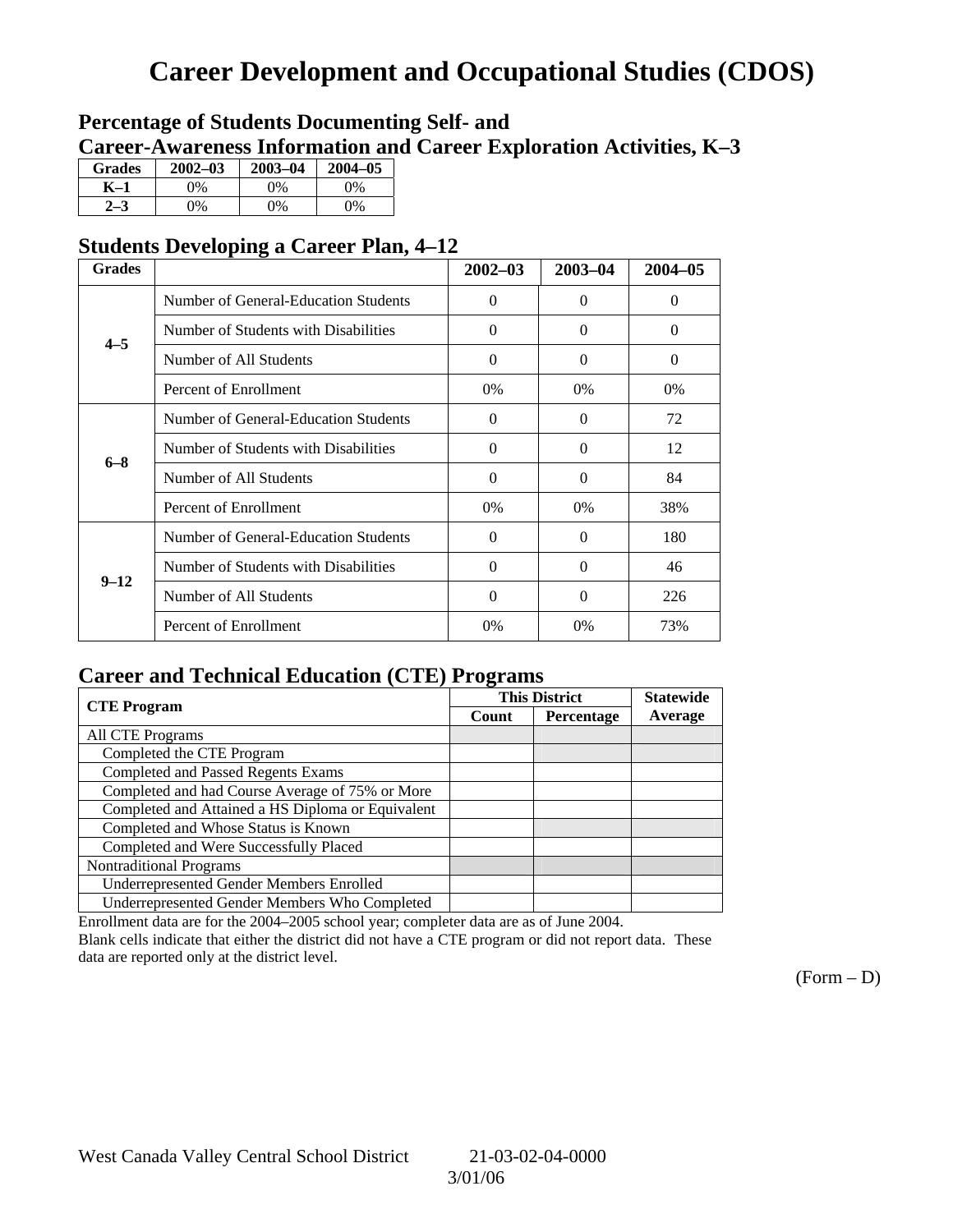# **Second Language Proficiency Examinations**

## **General-Education Students**

| <b>Test</b> | $2002 - 03$       |           |                   | $2003 - 04$ | $2004 - 05$       |           |  |
|-------------|-------------------|-----------|-------------------|-------------|-------------------|-----------|--|
|             | <b>No. Tested</b> | % Passing | <b>No. Tested</b> | % Passing   | <b>No. Tested</b> | % Passing |  |
| French      | 80                | 90%       | 67                | 96%         |                   | 99%       |  |
| German      |                   | 0%        |                   | $0\%$       |                   | 0%        |  |
| Italian     |                   | 0%        |                   | 0%          |                   | 0%        |  |
| Latin       |                   | 0%        |                   | 0%          |                   | 0%        |  |
| Spanish     |                   | 0%        |                   | 0%          |                   | 0%        |  |

### **Students with Disabilities**

| <b>Test</b> | $2002 - 03$ |           |            | $2003 - 04$ | $2004 - 05$       |           |  |
|-------------|-------------|-----------|------------|-------------|-------------------|-----------|--|
|             | No. Tested  | % Passing | No. Tested | % Passing   | <b>No. Tested</b> | % Passing |  |
| French      |             | 0%        |            |             |                   | 0%        |  |
| German      |             | 0%        |            | 0%          |                   | 0%        |  |
| Italian     |             | 0%        |            | 0%          |                   | 0%        |  |
| Latin       |             | 0%        |            | 0%          |                   | 0%        |  |
| Spanish     |             | 0%        |            | 0%          |                   | 0%        |  |

## **Regents Competency Tests**

## **General-Education Students**

| <b>Test</b>           | $2002 - 03$       |           |            | $2003 - 04$ | $2004 - 05$       |           |  |
|-----------------------|-------------------|-----------|------------|-------------|-------------------|-----------|--|
|                       | <b>No. Tested</b> | % Passing | No. Tested | % Passing   | <b>No. Tested</b> | % Passing |  |
| <b>Mathematics</b>    |                   | 0%        |            | $0\%$       |                   |           |  |
| Science               |                   | 0%        |            | 0%          |                   | 0%        |  |
| Reading               |                   |           |            |             |                   |           |  |
| Writing               |                   |           |            |             |                   |           |  |
| <b>Global Studies</b> |                   | 0%        |            | $0\%$       |                   | 0%        |  |
| U.S. Hist & Gov't     |                   | 0%        |            | 0%          |                   |           |  |

## **Students with Disabilities**

| <b>Test</b>           | $2002 - 03$       |           | $2003 - 04$ |           | $2004 - 05$       |           |  |
|-----------------------|-------------------|-----------|-------------|-----------|-------------------|-----------|--|
|                       | <b>No. Tested</b> | % Passing | No. Tested  | % Passing | <b>No. Tested</b> | % Passing |  |
| <b>Mathematics</b>    |                   |           | 19          | 58%       |                   | 41%       |  |
| Science               |                   |           |             |           |                   | 0%        |  |
| Reading               |                   | 0%        |             |           |                   | 50%       |  |
| Writing               |                   |           |             |           |                   | 83%       |  |
| <b>Global Studies</b> |                   |           |             |           |                   | 0%        |  |
| U.S. Hist & Gov't     |                   | 0%        |             | 0%        |                   |           |  |

 $(Form - E)$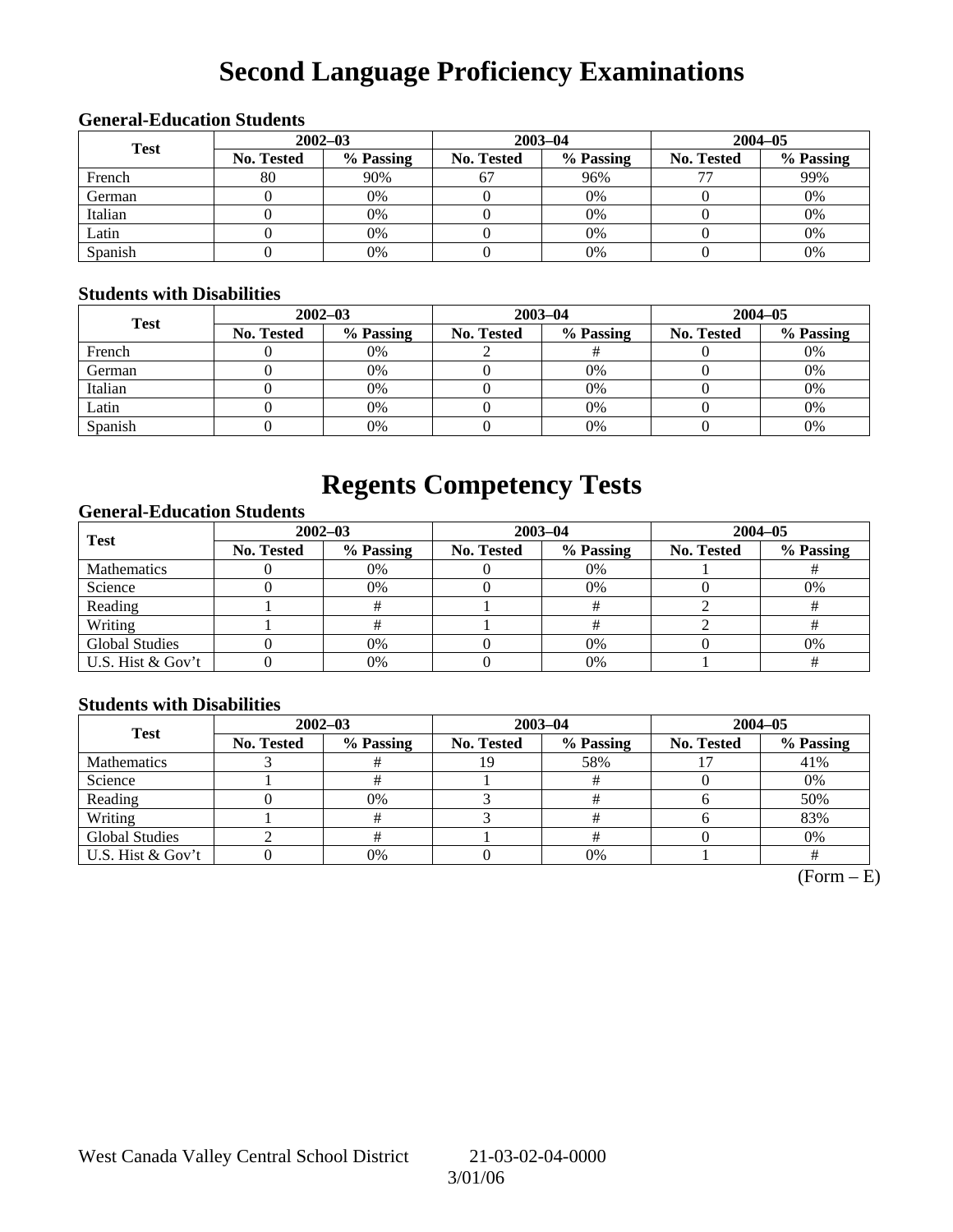# **Regents Examinations**

|                                     | <b>All Students</b> |                                     |                 | <b>Students with Disabilities</b> |                  |                  |  |  |  |
|-------------------------------------|---------------------|-------------------------------------|-----------------|-----------------------------------|------------------|------------------|--|--|--|
|                                     | $2002 - 03$         | $2003 - 04$                         | $2004 - 05$     | $2002 - 03$                       | $2003 - 04$      | $2004 - 05$      |  |  |  |
| <b>Comprehensive English</b>        |                     |                                     |                 |                                   |                  |                  |  |  |  |
| Number Tested                       | 71                  | 86                                  | 65              | 1                                 | 9                | $\overline{2}$   |  |  |  |
| Number Scoring 55-100               | 62                  | 81                                  | 61              | #                                 | $\overline{4}$   | $\#$             |  |  |  |
| Number Scoring 65-100               | $\overline{54}$     | 75                                  | 51              | $\overline{\ddot{\pi}}$           | $\mathbf{1}$     | #                |  |  |  |
| Number Scoring 85-100               | $\overline{17}$     | 28                                  | $\overline{19}$ | $\overline{\ddot{\pi}}$           | $\overline{0}$   | #                |  |  |  |
| Percentage of Tested Scoring 55-100 | 87%                 | 94%                                 | 94%             | $\#$                              | 44%              | $\overline{\#}$  |  |  |  |
| Percentage of Tested Scoring 65-100 | 76%                 | 87%                                 | 78%             | $\#$                              | 11%              | $\#$             |  |  |  |
| Percentage of Tested Scoring 85-100 | 24%                 | 33%                                 | 29%             | $\overline{\#}$                   | 0%               | $\overline{\#}$  |  |  |  |
|                                     |                     | <b>Mathematics A</b>                |                 |                                   |                  |                  |  |  |  |
| Number Tested                       | $\overline{71}$     | 79                                  | 66              | 4                                 | 3                | 6                |  |  |  |
| Number Scoring 55-100               | $\overline{67}$     | 77                                  | 65              | $\overline{\#}$                   | $\overline{\#}$  | $\overline{5}$   |  |  |  |
| Number Scoring 65-100               | 61                  | 75                                  | 65              | $\overline{\#}$                   | $\frac{1}{2}$    | $\overline{5}$   |  |  |  |
| Number Scoring 85-100               | 8                   | $\overline{37}$                     | $\overline{36}$ | $\overline{\#}$                   | $\overline{\#}$  | $\mathbf{1}$     |  |  |  |
| Percentage of Tested Scoring 55-100 | 94%                 | 97%                                 | 98%             | $\overline{\ddot{\pi}}$           | $\overline{\#}$  | 83%              |  |  |  |
| Percentage of Tested Scoring 65-100 | 86%                 | 95%                                 | 98%             | $\#$                              | $\overline{\#}$  | 83%              |  |  |  |
| Percentage of Tested Scoring 85-100 | 11%                 | 47%                                 | 55%             | $\#$                              | $\#$             | 17%              |  |  |  |
|                                     |                     | <b>Mathematics B</b>                |                 |                                   |                  |                  |  |  |  |
| Number Tested                       | $\theta$            | 54                                  | 66              | $\boldsymbol{0}$                  | $\mathbf{1}$     | $\boldsymbol{0}$ |  |  |  |
| Number Scoring 55-100               | $\overline{0}$      | 42                                  | 48              | $\overline{0}$                    | $\overline{\#}$  | $\mathbf{0}$     |  |  |  |
| Number Scoring 65-100               | $\Omega$            | 26                                  | 42              | $\mathbf{0}$                      | $\overline{\#}$  | $\Omega$         |  |  |  |
| Number Scoring 85-100               | $\overline{0}$      | $\mathbf{1}$                        | $\overline{5}$  | $\overline{0}$                    | $\#$             | $\overline{0}$   |  |  |  |
| Percentage of Tested Scoring 55-100 | 0%                  | 78%                                 | 73%             | 0%                                | $\overline{\#}$  | 0%               |  |  |  |
| Percentage of Tested Scoring 65-100 | 0%                  | 48%                                 | 64%             | 0%                                | $\frac{1}{2}$    | 0%               |  |  |  |
| Percentage of Tested Scoring 85-100 | 0%                  | 2%                                  | 8%              | 0%                                | $\overline{\#}$  | 0%               |  |  |  |
|                                     |                     | <b>Global History and Geography</b> |                 |                                   |                  |                  |  |  |  |
| Number Tested                       | 73                  | 73                                  | 74              | 5                                 | 5                | $\overline{7}$   |  |  |  |
| Number Scoring 55-100               | $\overline{69}$     | $\overline{70}$                     | $\overline{70}$ | $\overline{3}$                    | $\overline{4}$   | $\overline{7}$   |  |  |  |
| Number Scoring 65-100               | 67                  | 62                                  | 65              | 3                                 | $\mathbf{1}$     | $\overline{4}$   |  |  |  |
| Number Scoring 85-100               | 31                  | 28                                  | 26              | $\mathbf{1}$                      | $\boldsymbol{0}$ | $\boldsymbol{0}$ |  |  |  |
| Percentage of Tested Scoring 55-100 | 95%                 | 96%                                 | 95%             | 60%                               | 80%              | 100%             |  |  |  |
| Percentage of Tested Scoring 65-100 | 92%                 | 85%                                 | 88%             | 60%                               | 20%              | 57%              |  |  |  |
| Percentage of Tested Scoring 85-100 | 42%                 | 38%                                 | 35%             | 20%                               | $0\%$            | 0%               |  |  |  |
|                                     |                     | <b>U.S. History and Government</b>  |                 |                                   |                  |                  |  |  |  |
| <b>Number Tested</b>                | 65                  | 72                                  | 70              | $\boldsymbol{0}$                  | $\overline{4}$   | 5                |  |  |  |
| Number Scoring 55-100               | 64                  | $\overline{72}$                     | $\overline{67}$ | $\overline{0}$                    | $\frac{1}{2}$    | $\overline{3}$   |  |  |  |
| Number Scoring 65-100               | 62                  | 69                                  | 64              | $\overline{0}$                    | $\#$             | $\overline{2}$   |  |  |  |
| Number Scoring 85-100               | 46                  | $\overline{51}$                     | $\overline{50}$ | $\overline{0}$                    | $\overline{\#}$  | $\overline{0}$   |  |  |  |
| Percentage of Tested Scoring 55-100 | 98%                 | 100%                                | 96%             | 0%                                | $\overline{\#}$  | 60%              |  |  |  |
| Percentage of Tested Scoring 65-100 | 95%                 | 96%                                 | 91%             | 0%                                | $\overline{\#}$  | 40%              |  |  |  |
| Percentage of Tested Scoring 85-100 | 71%                 | 71%                                 | 71%             | 0%                                | $\#$             | 0%               |  |  |  |

 $\overline{(Form - F)}$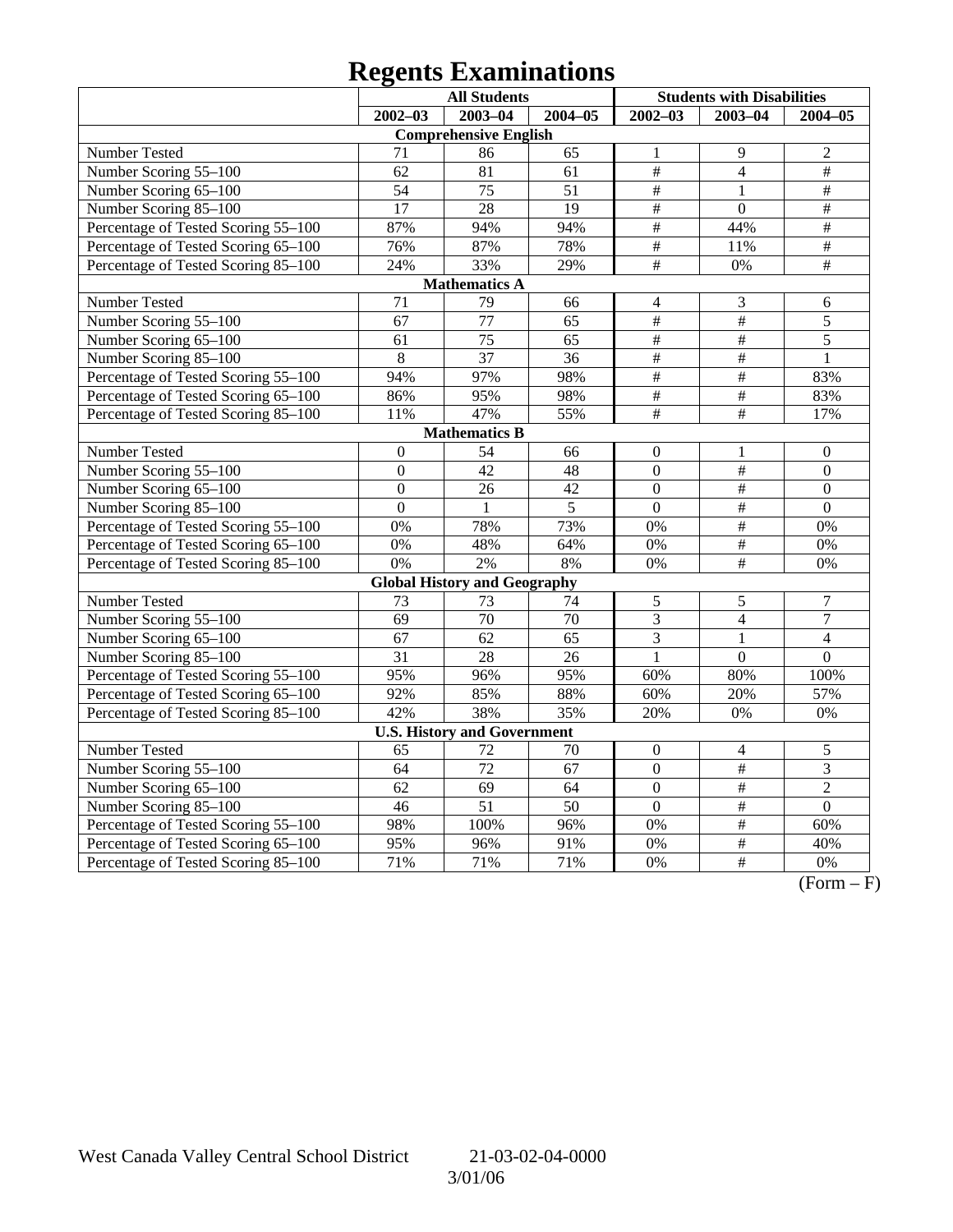## **Regents Examinations**

|                                     |                | <b>All Students</b>                   |             |                 | <b>Students with Disabilities</b> |                  |
|-------------------------------------|----------------|---------------------------------------|-------------|-----------------|-----------------------------------|------------------|
|                                     | $2002 - 03$    | 2003-04                               | $2004 - 05$ | $2002 - 03$     | $2003 - 04$                       | $2004 - 05$      |
|                                     |                | <b>Living Environment</b>             |             |                 |                                   |                  |
| Number Tested                       | 58             | 65                                    | 74          | 1               | 3                                 | $8\phantom{1}$   |
| Number Scoring 55-100               | 58             | 65                                    | 72          | $\overline{\#}$ | $\overline{\#}$                   | $\overline{7}$   |
| Number Scoring 65-100               | 57             | 62                                    | 66          | $\frac{1}{2}$   | $\overline{\#}$                   | $\overline{2}$   |
| Number Scoring 85-100               | 23             | 16                                    | 19          | $\#$            | $\overline{\#}$                   | $\overline{0}$   |
| Percentage of Tested Scoring 55-100 | 100%           | 100%                                  | 97%         | $\#$            | $\overline{\ddot{}}$              | 88%              |
| Percentage of Tested Scoring 65-100 | 98%            | 95%                                   | 89%         | $\#$            | $\overline{\#}$                   | 25%              |
| Percentage of Tested Scoring 85-100 | 40%            | 25%                                   | 26%         | $\overline{\#}$ | #                                 | 0%               |
|                                     |                | <b>Physical Setting/Earth Science</b> |             |                 |                                   |                  |
| Number Tested                       | 68             | 81                                    | 83          | 6               | 12                                | 13               |
| Number Scoring 55-100               | 68             | 80                                    | 81          | 6               | 11                                | 13               |
| Number Scoring 65-100               | 67             | 73                                    | 79          | 5               | 5                                 | 12               |
| Number Scoring 85-100               | 34             | 25                                    | 34          | $\mathbf{1}$    | $\overline{0}$                    | 3                |
| Percentage of Tested Scoring 55-100 | 100%           | 99%                                   | 98%         | 100%            | 92%                               | 100%             |
| Percentage of Tested Scoring 65-100 | 99%            | 90%                                   | 95%         | 83%             | 42%                               | 92%              |
| Percentage of Tested Scoring 85-100 | 50%            | 31%                                   | 41%         | 17%             | 0%                                | 23%              |
|                                     |                | <b>Physical Setting/Chemistry</b>     |             |                 |                                   |                  |
| Number Tested                       | 46             | 55                                    | 41          | $\mathbf{0}$    | 1                                 | $\boldsymbol{0}$ |
| Number Scoring 55-100               | 43             | $\overline{52}$                       | 39          | $\overline{0}$  | $\overline{\ddot{}}$              | $\overline{0}$   |
| Number Scoring 65-100               | 34             | 39                                    | 29          | $\overline{0}$  | $\overline{\#}$                   | $\mathbf{0}$     |
| Number Scoring 85-100               | $\overline{2}$ | $\overline{4}$                        | 3           | $\overline{0}$  | #                                 | $\mathbf{0}$     |
| Percentage of Tested Scoring 55-100 | 93%            | 95%                                   | 95%         | 0%              | $\#$                              | 0%               |
| Percentage of Tested Scoring 65-100 | 74%            | 71%                                   | 71%         | 0%              | $\#$                              | 0%               |
| Percentage of Tested Scoring 85-100 | 4%             | 7%                                    | 7%          | 0%              | $\#$                              | 0%               |
|                                     |                | <b>Physical Setting/Physics</b>       |             |                 |                                   |                  |
| Number Tested                       |                | 13                                    | 18          |                 | $\boldsymbol{0}$                  | $\mathbf{1}$     |
| Number Scoring 55-100               |                | 13                                    | 16          |                 | $\overline{0}$                    | $\overline{\#}$  |
| Number Scoring 65-100               |                | 12                                    | 16          |                 | $\overline{0}$                    | #                |
| Number Scoring 85-100               |                | $\overline{\mathcal{L}}$              | 5           |                 | $\overline{0}$                    | $\#$             |
| Percentage of Tested Scoring 55-100 |                | 100%                                  | 89%         |                 | 0%                                | $\overline{\#}$  |
| Percentage of Tested Scoring 65-100 |                | 92%                                   | 89%         |                 | 0%                                | #                |
| Percentage of Tested Scoring 85-100 |                | 31%                                   | 28%         |                 | 0%                                | $\frac{1}{2}$    |

\* Physical Setting/Physics results for 2002–03 are not included in the report card because the Department issued new conversion charts for assessments administered in that year.

## $(Form - G)$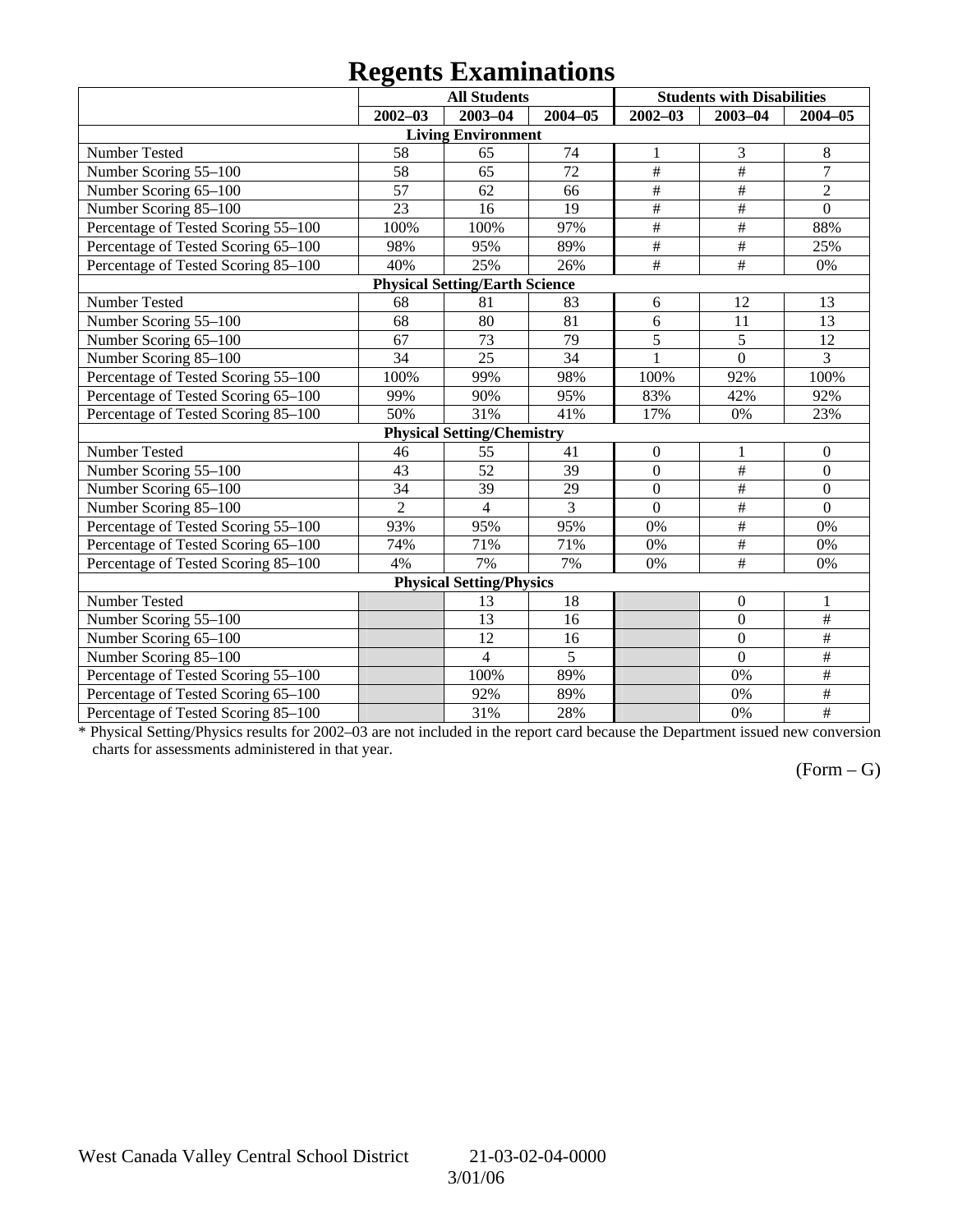# **Regents Examinations**

|                                     | <b>All Students</b> |                              |                  | <b>Students with Disabilities</b> |                  |                  |
|-------------------------------------|---------------------|------------------------------|------------------|-----------------------------------|------------------|------------------|
|                                     | $2002 - 03$         | 2003-04                      | $2004 - 05$      | $2002 - 03$                       | $2003 - 04$      | $2004 - 05$      |
|                                     |                     | <b>Comprehensive French</b>  |                  |                                   |                  |                  |
| Number Tested                       | 6                   | 49                           | 37               | $\boldsymbol{0}$                  | $\boldsymbol{0}$ | $\mathbf{0}$     |
| Number Scoring 55-100               | 6                   | 49                           | 37               | $\boldsymbol{0}$                  | $\mathbf{0}$     | $\boldsymbol{0}$ |
| Number Scoring 65-100               | 6                   | 49                           | 37               | $\boldsymbol{0}$                  | $\mathbf{0}$     | $\mathbf{0}$     |
| Number Scoring 85-100               | $\overline{0}$      | 30                           | 23               | $\boldsymbol{0}$                  | $\mathbf{0}$     | $\mathbf{0}$     |
| Percentage of Tested Scoring 55-100 | 100%                | 100%                         | 100%             | $0\%$                             | 0%               | 0%               |
| Percentage of Tested Scoring 65-100 | 100%                | 100%                         | 100%             | $0\%$                             | 0%               | 0%               |
| Percentage of Tested Scoring 85-100 | 0%                  | 61%                          | 62%              | 0%                                | 0%               | 0%               |
|                                     |                     | <b>Comprehensive Italian</b> |                  |                                   |                  |                  |
| Number Tested                       | 0                   | $\boldsymbol{0}$             | $\boldsymbol{0}$ | $\boldsymbol{0}$                  | $\boldsymbol{0}$ | $\mathbf{0}$     |
| Number Scoring 55-100               | $\boldsymbol{0}$    | $\boldsymbol{0}$             | $\boldsymbol{0}$ | $\boldsymbol{0}$                  | $\boldsymbol{0}$ | $\boldsymbol{0}$ |
| Number Scoring 65-100               | $\boldsymbol{0}$    | $\boldsymbol{0}$             | $\boldsymbol{0}$ | $\boldsymbol{0}$                  | $\overline{0}$   | $\mathbf{0}$     |
| Number Scoring 85-100               | $\overline{0}$      | $\mathbf{0}$                 | $\mathbf{0}$     | $\mathbf{0}$                      | $\mathbf{0}$     | $\mathbf{0}$     |
| Percentage of Tested Scoring 55-100 | 0%                  | 0%                           | 0%               | 0%                                | 0%               | 0%               |
| Percentage of Tested Scoring 65-100 | 0%                  | 0%                           | $0\%$            | 0%                                | 0%               | 0%               |
| Percentage of Tested Scoring 85-100 | 0%                  | 0%                           | 0%               | 0%                                | 0%               | 0%               |
|                                     |                     | <b>Comprehensive German</b>  |                  |                                   |                  |                  |
| Number Tested                       | $\mathbf{0}$        | $\boldsymbol{0}$             | $\boldsymbol{0}$ | $\boldsymbol{0}$                  | $\boldsymbol{0}$ | $\mathbf{0}$     |
| Number Scoring 55-100               | $\boldsymbol{0}$    | $\boldsymbol{0}$             | $\boldsymbol{0}$ | $\boldsymbol{0}$                  | $\boldsymbol{0}$ | $\boldsymbol{0}$ |
| Number Scoring 65-100               | $\boldsymbol{0}$    | $\boldsymbol{0}$             | $\boldsymbol{0}$ | $\boldsymbol{0}$                  | $\overline{0}$   | $\mathbf{0}$     |
| Number Scoring 85-100               | $\overline{0}$      | $\mathbf{0}$                 | $\mathbf{0}$     | $\mathbf{0}$                      | $\overline{0}$   | $\overline{0}$   |
| Percentage of Tested Scoring 55-100 | 0%                  | 0%                           | 0%               | 0%                                | 0%               | 0%               |
| Percentage of Tested Scoring 65-100 | 0%                  | 0%                           | $0\%$            | 0%                                | 0%               | 0%               |
| Percentage of Tested Scoring 85-100 | 0%                  | 0%                           | 0%               | 0%                                | 0%               | 0%               |
|                                     |                     | <b>Comprehensive Hebrew</b>  |                  |                                   |                  |                  |
| Number Tested                       | $\boldsymbol{0}$    | $\boldsymbol{0}$             | $\boldsymbol{0}$ | $\boldsymbol{0}$                  | $\boldsymbol{0}$ | $\mathbf{0}$     |
| Number Scoring 55-100               | $\boldsymbol{0}$    | $\boldsymbol{0}$             | $\boldsymbol{0}$ | $\boldsymbol{0}$                  | $\boldsymbol{0}$ | $\boldsymbol{0}$ |
| Number Scoring 65-100               | $\boldsymbol{0}$    | $\boldsymbol{0}$             | $\boldsymbol{0}$ | $\boldsymbol{0}$                  | $\overline{0}$   | $\boldsymbol{0}$ |
| Number Scoring 85-100               | $\overline{0}$      | $\boldsymbol{0}$             | $\mathbf{0}$     | $\overline{0}$                    | $\overline{0}$   | $\overline{0}$   |
| Percentage of Tested Scoring 55-100 | 0%                  | 0%                           | 0%               | 0%                                | 0%               | 0%               |
| Percentage of Tested Scoring 65-100 | 0%                  | 0%                           | $0\%$            | 0%                                | 0%               | 0%               |
| Percentage of Tested Scoring 85-100 | 0%                  | 0%                           | $0\%$            | 0%                                | 0%               | 0%               |
|                                     |                     | <b>Comprehensive Spanish</b> |                  |                                   |                  |                  |
| Number Tested                       | $\boldsymbol{0}$    | $\boldsymbol{0}$             | $\boldsymbol{0}$ | $\boldsymbol{0}$                  | $\boldsymbol{0}$ | $\mathbf{0}$     |
| Number Scoring 55-100               | $\boldsymbol{0}$    | $\boldsymbol{0}$             | $\boldsymbol{0}$ | $\boldsymbol{0}$                  | $\mathbf{0}$     | $\boldsymbol{0}$ |
| Number Scoring 65-100               | $\boldsymbol{0}$    | $\boldsymbol{0}$             | $\boldsymbol{0}$ | $\boldsymbol{0}$                  | $\boldsymbol{0}$ | $\boldsymbol{0}$ |
| Number Scoring 85-100               | $\overline{0}$      | $\overline{0}$               | $\overline{0}$   | $\overline{0}$                    | $\overline{0}$   | $\overline{0}$   |
| Percentage of Tested Scoring 55-100 | 0%                  | 0%                           | $0\%$            | 0%                                | 0%               | 0%               |
| Percentage of Tested Scoring 65-100 | 0%                  | 0%                           | $0\%$            | 0%                                | 0%               | 0%               |
| Percentage of Tested Scoring 85-100 | $0\%$               | 0%                           | $0\%$            | 0%                                | 0%               | 0%               |
|                                     |                     | <b>Comprehensive Latin</b>   |                  |                                   |                  |                  |
| Number Tested                       | $\boldsymbol{0}$    | $\boldsymbol{0}$             | $\boldsymbol{0}$ | $\boldsymbol{0}$                  | $\boldsymbol{0}$ | $\mathbf{0}$     |
| Number Scoring 55-100               | $\boldsymbol{0}$    | $\boldsymbol{0}$             | $\boldsymbol{0}$ | $\boldsymbol{0}$                  | $\boldsymbol{0}$ | $\boldsymbol{0}$ |
| Number Scoring 65-100               | $\boldsymbol{0}$    | $\boldsymbol{0}$             | $\boldsymbol{0}$ | $\boldsymbol{0}$                  | $\boldsymbol{0}$ | $\boldsymbol{0}$ |
| Number Scoring 85-100               | $\boldsymbol{0}$    | $\boldsymbol{0}$             | $\boldsymbol{0}$ | $\boldsymbol{0}$                  | $\mathbf{0}$     | $\boldsymbol{0}$ |
| Percentage of Tested Scoring 55-100 | 0%                  | 0%                           | $0\%$            | 0%                                | 0%               | 0%               |
| Percentage of Tested Scoring 65-100 | 0%                  | 0%                           | 0%               | 0%                                | 0%               | 0%               |
| Percentage of Tested Scoring 85-100 | $0\%$               | 0%                           | 0%               | 0%                                | 0%               | 0%               |

 $(Form - H)$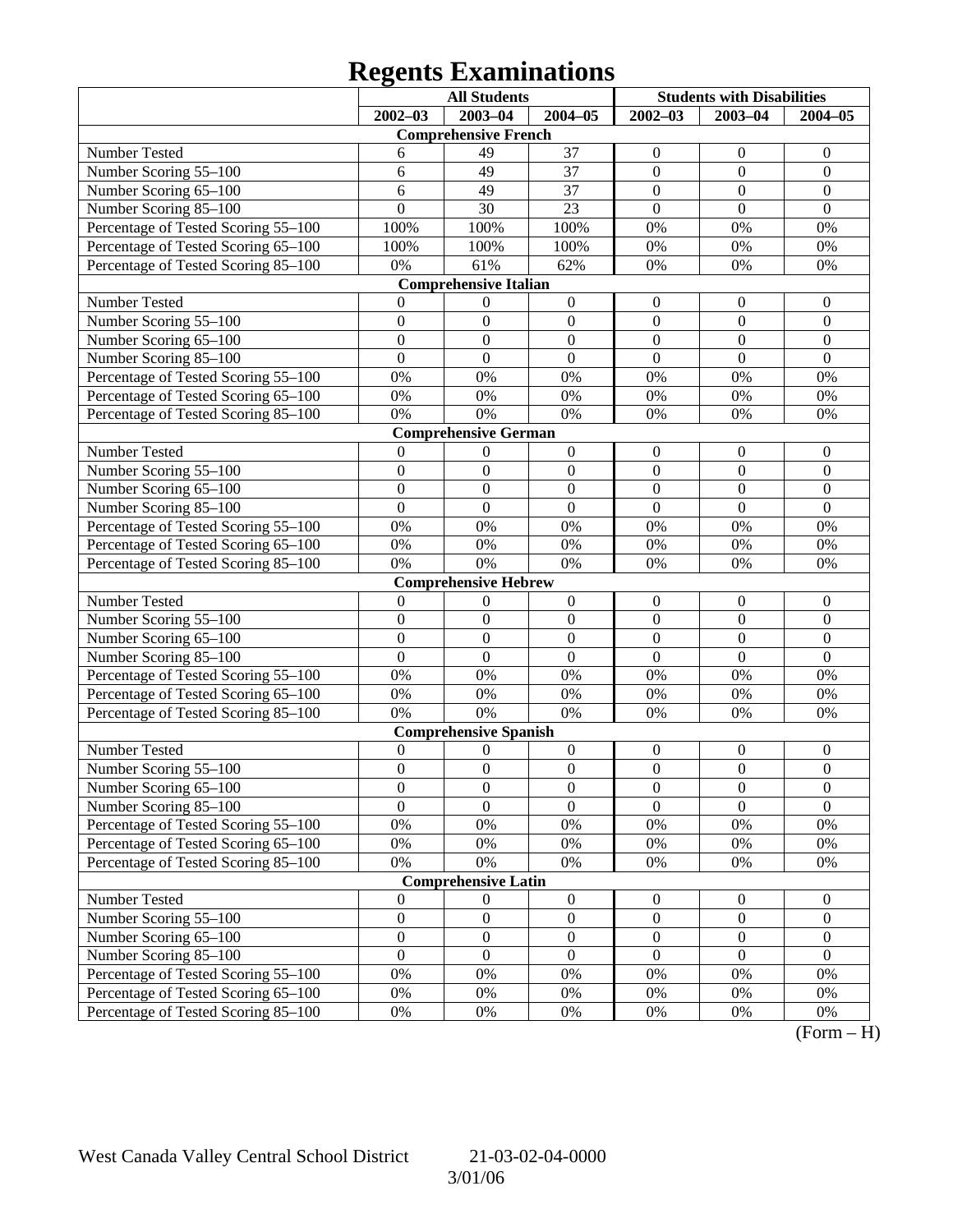|                 |                                   | <b>Number</b><br><b>Tested</b> | % at Level 1 | % at Level 2 | $\%$ at Level 3 | $%$ at Level 4 |
|-----------------|-----------------------------------|--------------------------------|--------------|--------------|-----------------|----------------|
|                 | <b>General-Education Students</b> | 66                             | 6%           | 8%           | 65%             | 21%            |
| <b>Nov 2004</b> | <b>Students with Disabilities</b> |                                | 3%           | 0%           | 88%             | 0%             |
|                 | All Students                      | 74                             | 7%           | 7%           | 68%             | 19%            |

# **Elementary-Level Social Studies**

# **Middle-Level Social Studies**

|                  |                                   | <b>Number</b><br><b>Tested</b> | $\%$ at Level 1 | % at Level 2 | $%$ at Level 3 | $%$ at Level 4 |
|------------------|-----------------------------------|--------------------------------|-----------------|--------------|----------------|----------------|
|                  | <b>General-Education Students</b> | 70                             | 0%              | 9%           | 73%            | 19%            |
| <b>June 2005</b> | <b>Students with Disabilities</b> | 18                             | 0%              | 56%          | 39%            | 6%             |
|                  | All Students                      | 88                             | 0%              | 18%          | 66%            | 16%            |

 $(Form - I)$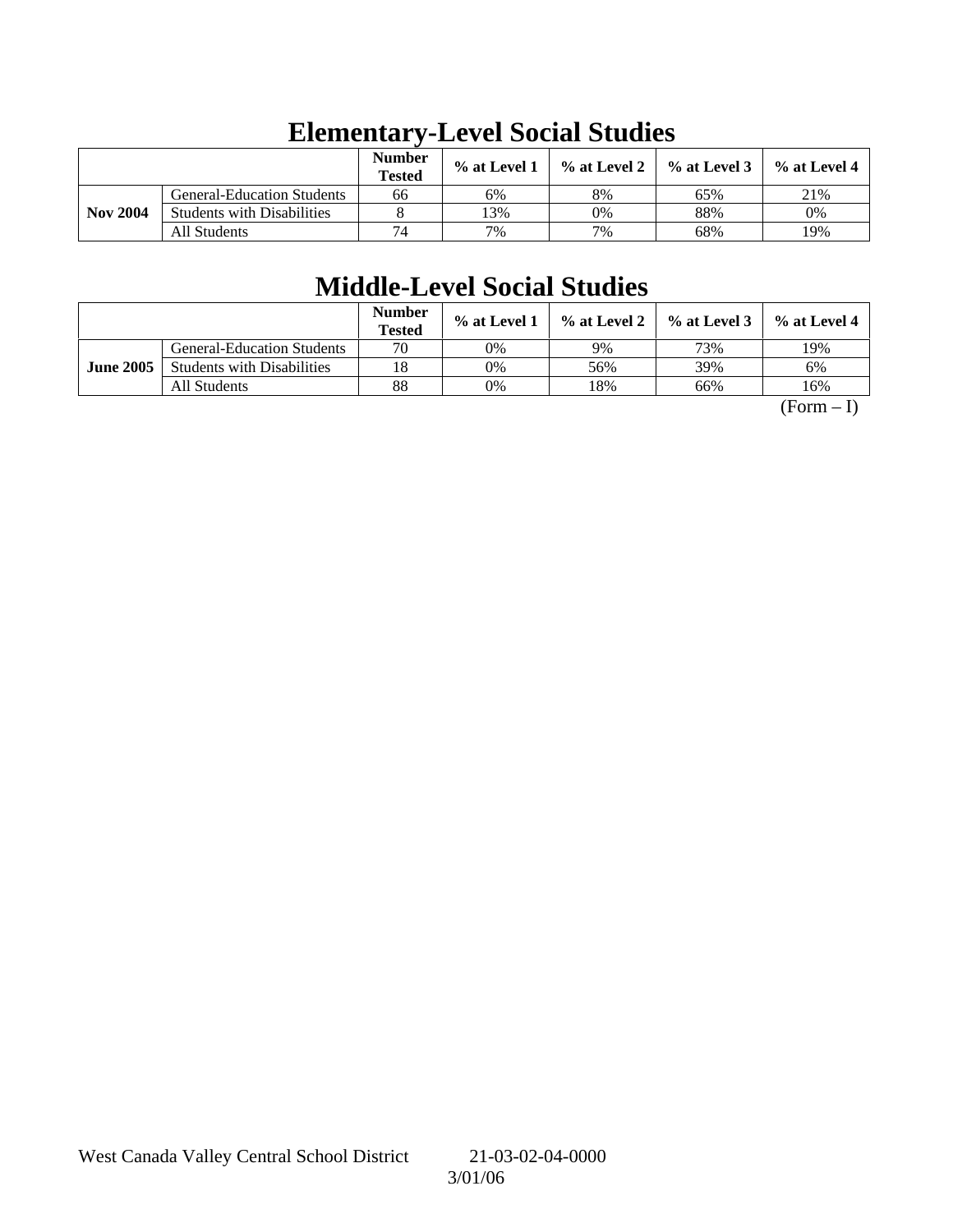## **New York State Alternate Assessments (NYSAA) 2004–05**

|                              | <b>Count of Students</b>                                                              |  |  |  |  |  |  |  |  |
|------------------------------|---------------------------------------------------------------------------------------|--|--|--|--|--|--|--|--|
| <b>Test</b>                  | Level 4<br><b>Tested</b><br><b>Not Tested</b><br>Level 2<br><b>Level 1</b><br>Level 3 |  |  |  |  |  |  |  |  |
| <b>Elementary Level</b>      |                                                                                       |  |  |  |  |  |  |  |  |
| <b>Social Studies</b>        |                                                                                       |  |  |  |  |  |  |  |  |
| <b>Middle Level</b>          |                                                                                       |  |  |  |  |  |  |  |  |
| <b>Social Studies</b>        |                                                                                       |  |  |  |  |  |  |  |  |
| <b>Secondary Level</b>       |                                                                                       |  |  |  |  |  |  |  |  |
| <b>English Language Arts</b> |                                                                                       |  |  |  |  |  |  |  |  |
| <b>Social Studies</b>        |                                                                                       |  |  |  |  |  |  |  |  |
| Mathematics                  |                                                                                       |  |  |  |  |  |  |  |  |
| Science                      |                                                                                       |  |  |  |  |  |  |  |  |

## **2001 Cohort Performance on Regents Examinations after Four Years**

|                              | <b>General-Education Students</b>  |                                   |                |                                    | <b>Students with Disabilities</b>    |                | <b>All Students</b>                |                                      |                |
|------------------------------|------------------------------------|-----------------------------------|----------------|------------------------------------|--------------------------------------|----------------|------------------------------------|--------------------------------------|----------------|
|                              | Global<br><b>History</b><br>& Geo. | U.S.<br><b>History</b><br>& Gov't | <b>Science</b> | Global<br><b>History</b><br>& Geo. | U.S.<br><b>History</b><br>$\&$ Gov't | <b>Science</b> | Global<br><b>History</b><br>& Geo. | U.S.<br><b>History</b><br>$\&$ Gov't | <b>Science</b> |
| <b>Cohort Enrollment</b>     | 67                                 | 67                                | 67             |                                    |                                      |                | 71                                 |                                      |                |
| Number Scoring 55–64         |                                    |                                   | #              |                                    | #                                    | #              |                                    |                                      |                |
| Number Scoring 65-84         |                                    | #                                 | #              | #                                  | #                                    | #              | 33                                 | 18                                   | 32             |
| Number Scoring 85-100        | #                                  |                                   | #              | #                                  |                                      | #              | 29                                 | 48                                   | 35             |
| <b>Approved Alternatives</b> |                                    | #                                 | #              | #                                  | #                                    | #              |                                    |                                      |                |

 $\overline{(Form - J)}$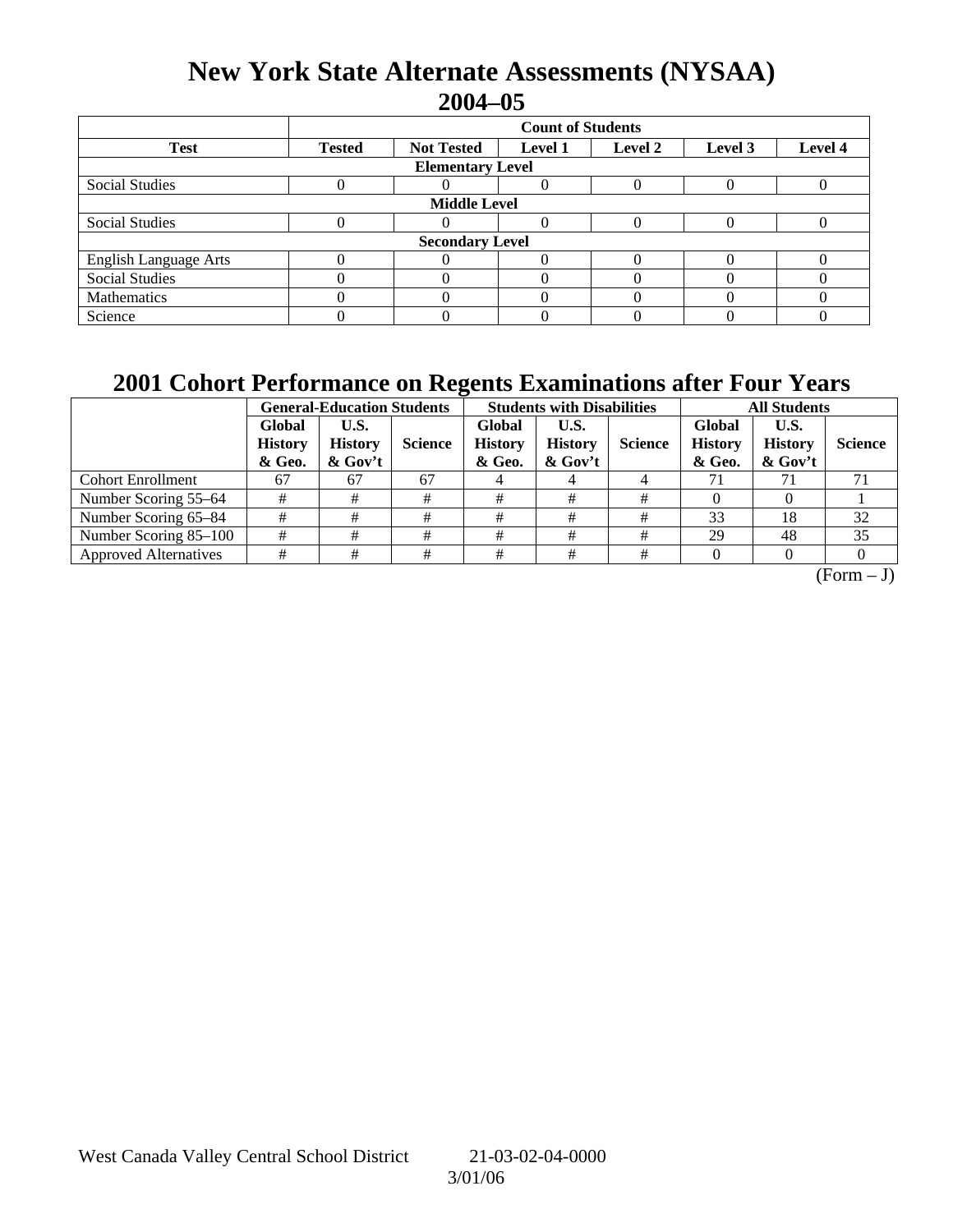## **New York State English as a Second Language Achievement Tests (NYSESLAT)\***

|                                           |             | <b>All Students</b>             |                           | <b>Students with Disabilities</b> |                  |                  |  |  |  |
|-------------------------------------------|-------------|---------------------------------|---------------------------|-----------------------------------|------------------|------------------|--|--|--|
|                                           | $2002 - 03$ | $2003 - 04$<br>$2004 - 05$      |                           | $2002 - 03$                       | $2003 - 04$      | $2004 - 05$      |  |  |  |
| Listening and Speaking (Grade K-1)        |             |                                 |                           |                                   |                  |                  |  |  |  |
| Number Tested                             |             | 6                               | 4                         |                                   | $\boldsymbol{0}$ | $\mathbf{0}$     |  |  |  |
| Beginning                                 |             | $\overline{0}$                  | $\#$                      |                                   | $\mathbf{0}$     | $\overline{0}$   |  |  |  |
| Intermediate                              |             | 3                               | $\#$                      |                                   | $\Omega$         | $\overline{0}$   |  |  |  |
| Advanced                                  |             | $\overline{2}$                  | $\#$                      |                                   | $\mathbf{0}$     | $\boldsymbol{0}$ |  |  |  |
| Proficient                                |             | $\mathbf{1}$                    | #                         |                                   | $\boldsymbol{0}$ | $\boldsymbol{0}$ |  |  |  |
| Reading and Writing (Grade K-1)           |             |                                 |                           |                                   |                  |                  |  |  |  |
| Number Tested                             |             | 6                               | 4                         |                                   | $\mathbf{0}$     | $\mathbf{0}$     |  |  |  |
| Beginning                                 |             | 1                               | $\#$                      |                                   | $\mathbf{0}$     | $\mathbf{0}$     |  |  |  |
| Intermediate                              |             | $\overline{2}$                  | $\frac{1}{2}$             |                                   | $\Omega$         | $\overline{0}$   |  |  |  |
| Advanced                                  |             | 3                               | $\overline{\#}$           |                                   | $\overline{0}$   | $\overline{0}$   |  |  |  |
| Proficient                                |             | $\Omega$                        | #                         |                                   | $\boldsymbol{0}$ | $\mathbf{0}$     |  |  |  |
| <b>Listening and Speaking (Grade 2-4)</b> |             |                                 |                           |                                   |                  |                  |  |  |  |
| Number Tested                             |             | 3                               | 5                         |                                   | $\mathbf{0}$     | $\mathbf{0}$     |  |  |  |
| Beginning                                 |             | $\#$                            | $\overline{0}$            |                                   | $\mathbf{0}$     | $\mathbf{0}$     |  |  |  |
| Intermediate                              |             | $\#$                            | $\mathbf{0}$              |                                   | $\mathbf{0}$     | $\boldsymbol{0}$ |  |  |  |
| Advanced                                  |             | $\#$                            | 5                         |                                   | $\mathbf{0}$     | $\boldsymbol{0}$ |  |  |  |
| Proficient                                |             | #                               | $\Omega$                  |                                   | $\Omega$         | $\mathbf{0}$     |  |  |  |
|                                           |             | Reading and Writing (Grade 2-4) |                           |                                   |                  |                  |  |  |  |
| Number Tested                             |             | 3                               | 5                         |                                   | $\mathbf{0}$     | $\mathbf{0}$     |  |  |  |
| Beginning                                 |             | $\#$                            | $\mathbf{0}$              |                                   | $\boldsymbol{0}$ | $\mathbf{0}$     |  |  |  |
| Intermediate                              |             | #                               | 1                         |                                   | $\overline{0}$   | $\overline{0}$   |  |  |  |
| Advanced                                  |             | $\#$                            | $\overline{4}$            |                                   | $\mathbf{0}$     | $\boldsymbol{0}$ |  |  |  |
| Proficient                                |             | #                               | $\Omega$                  |                                   | $\Omega$         | $\overline{0}$   |  |  |  |
| <b>Listening and Speaking (Grade 5-6)</b> |             |                                 |                           |                                   |                  |                  |  |  |  |
| Number Tested                             |             |                                 | 2                         |                                   | $\boldsymbol{0}$ | $\mathbf{0}$     |  |  |  |
| Beginning                                 |             | $\#$                            | $\#$                      |                                   | $\Omega$         | $\mathbf{0}$     |  |  |  |
| Intermediate                              |             | $\#$                            | $\#$                      |                                   | $\mathbf{0}$     | $\boldsymbol{0}$ |  |  |  |
| Advanced                                  |             | $\#$                            | $\#$                      |                                   | $\boldsymbol{0}$ | $\boldsymbol{0}$ |  |  |  |
| Proficient                                |             | $\overline{\#}$                 | $\overline{\ddot{x}}$     |                                   | $\Omega$         | $\overline{0}$   |  |  |  |
| Reading and Writing (Grade 5-6)           |             |                                 |                           |                                   |                  |                  |  |  |  |
| Number Tested                             |             |                                 | 2                         |                                   | $\boldsymbol{0}$ | $\mathbf{0}$     |  |  |  |
| Beginning                                 |             | $\#$                            | $\overline{\overline{t}}$ |                                   | $\boldsymbol{0}$ | $\overline{0}$   |  |  |  |
| Intermediate                              |             | $\#$                            | $\#$                      |                                   | $\boldsymbol{0}$ | $\boldsymbol{0}$ |  |  |  |
| Advanced                                  |             | #                               | $\overline{\overline{t}}$ |                                   | $\boldsymbol{0}$ | $\overline{0}$   |  |  |  |
| Proficient                                |             | $\#$                            | $\#$                      |                                   | $\mathbf{0}$     | $\overline{0}$   |  |  |  |

\*The NYSESLAT was first administered in the 2002–03 school year, but complete data for all school districts were not available until 2003–04.

 $(Form - K)$